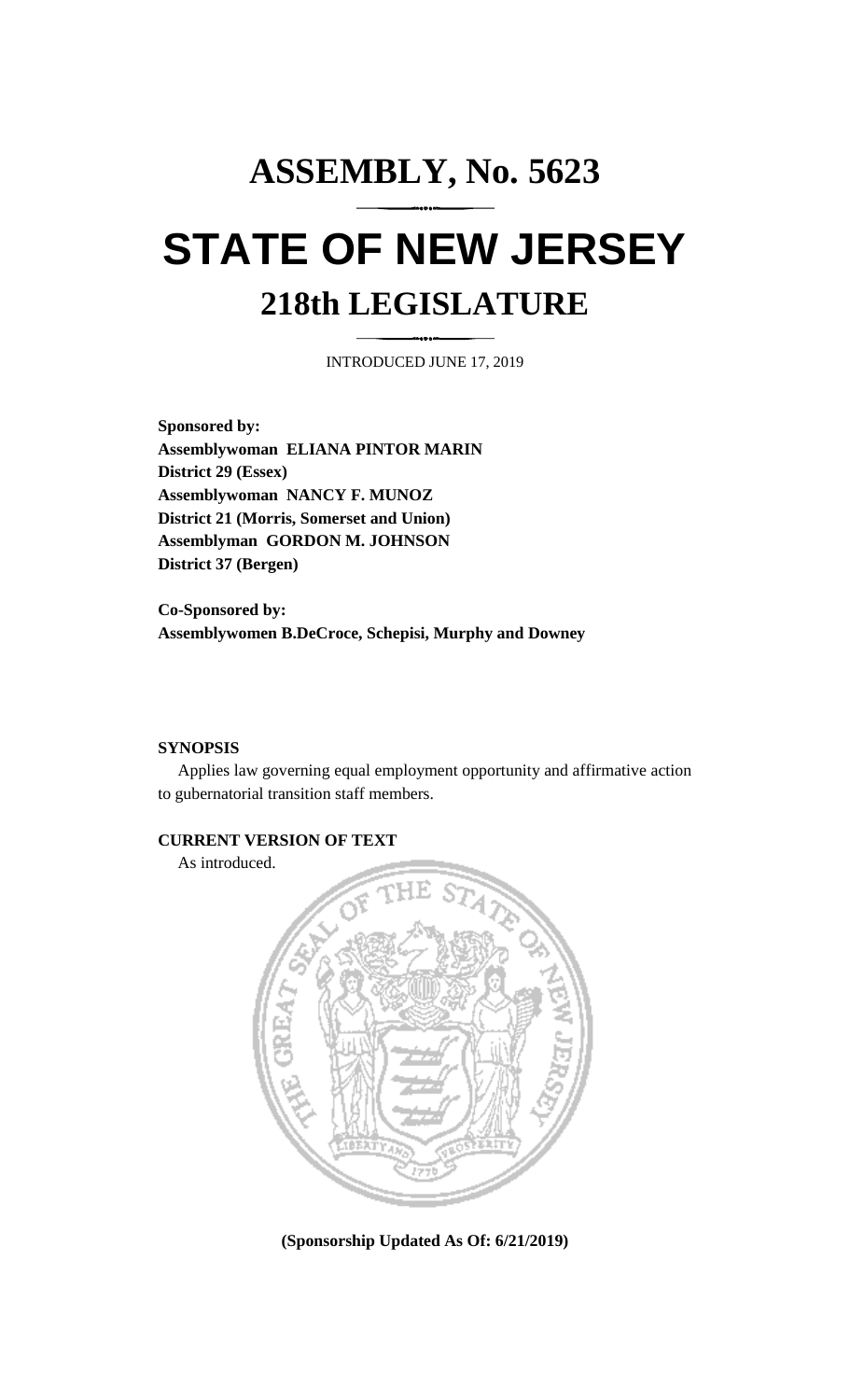## **A5623** PINTOR MARIN, N.MUNOZ

 **AN ACT** concerning the applicability of the laws governing equal employment opportunity and affirmative action to gubernatorial transition staff members and amending P.L.1969, c.213. **BE IT ENACTED** *by the Senate and General Assembly of the State of New Jersey:* 1. Section 3 of P.L.1969, c.213 (C.52:15A-3) is amended to

read as follows:

 3. (a) The Director of the Division of Purchase and Property referred to hereinafter in this act as "the director," is authorized to provide, upon request, to each Governor-elect, for use in connection with his preparations for the assumption of official duties as Governor necessary services and facilities, including:

 (1) Suitable office space appropriately equipped with furniture, furnishings, office machines and equipment, and office supplies as determined by the director, after consultation with the Governor- elect, or his designee provided for in subsection (e) of this section, at such place or places within the State of New Jersey as the Governor-elect shall designate;

 (2) Payment of the compensation of members of office staffs designated by the Governor-elect at rates determined by him. Provided, that any employee of any agency of any branch of the State Government may be detailed to such staffs on a reimbursable or nonreimbursable basis with the consent of the head of the agency; and while so detailed such employee shall be responsible only to the Governor-elect for the performance of his duties. Provided further, that any employee so detailed shall continue to receive the compensation provided pursuant to law for his regular employment, and shall retain the rights and privileges of such employment without interruption. Notwithstanding any other law, persons receiving compensation as members of office staffs under this subsection, other than those detailed from agencies, shall not be held or considered to be employees of the State Government except for purposes of the Public Employees' Retirement System (chapter 15A of Title 43) **[**and**]** , the "New Jersey Conflicts of Interest Law," P.L.1971, c.182 (C.52:13D-12 et seq.) , and the provisions of chapter 7 of Title 11A of the New Jersey Statutes concerning equal employment opportunity and affirmative action and any rule, regulation, or procedure adopted pursuant thereto;

 (3) Payment of expenses for the procurement of services of experts or consultants or organizations thereof for the Governor- elect may be authorized at rates not to exceed \$100.00 per diem for individuals;

**EXPLANATION – Matter enclosed in bold-faced brackets [thus] in the above bill is not enacted and is intended to be omitted in the law.**

**Matter underlined thus is new matter.**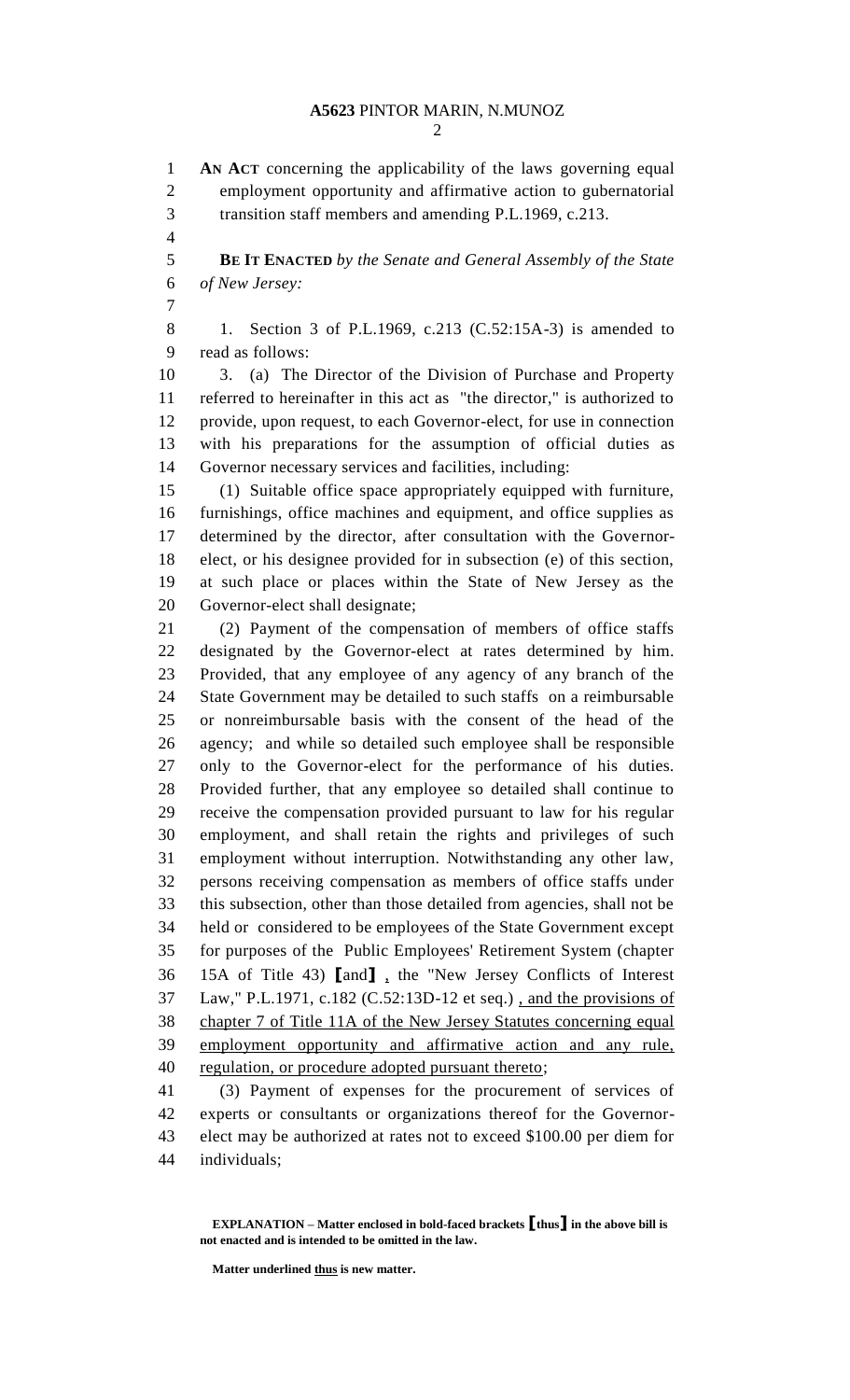(4) Payment of travel expenses and subsistence allowances, including rental by the State Government of hired motor vehicles, found necessary by the Governor-elect, as authorized for persons employed intermittently or for persons serving without compensation, as may be appropriate;

 (5) Communications services found necessary by the Governor-elect;

(6) Payment of expenses for necessary printing and binding.

 (b) The director shall expend no funds for the provision of services and facilities under this act in connection with any obligations incurred by the Governor-elect before the day following the date of the general elections.

 (c) The term "Governor-elect" as used in this act shall mean such person as is the apparent successful candidate for the office of Governor, respectively, as ascertained by the Secretary of State following the general election.

 (d) Each Governor-elect shall be entitled to conveyance of all mail matter, including airmail, sent by him in connection with his preparations for the assumption of official duties as Governor.

 (e) Each Governor-elect may designate to the director an assistant authorized to make on his behalf such designations or findings of necessity as may be required in connection with the services and facilities to be provided under this act.

 (f) In the case where the Governor-elect is the incumbent Governor there shall be no expenditures of funds for the provision of services and facilities to such incumbent under this act, and any funds appropriated for such purposes shall be returned to the general funds of the treasury.

 (g) The salary of each person receiving compensation as a member of the office staff under paragraph (2) subsection (a) of this section, other than one detailed from an agency, shall be reported to the State Ethics Commission and made available by the commission to the public. Each such person shall complete the training program required pursuant to section 2 of P.L.2005, c.382 (C.52:13D-21.1) promptly after employment, and shall be provided by the commission, and shall acknowledge receipt thereof, with all ethics materials, forms, codes, guides, orders and notices required to be distributed to State employees. The Governor-elect shall designate which of these persons shall (1) file with the commission the financial disclosure statement required of State officers and employees by law, regulation or executive order and (2) certify that the person is not in violation of ethical standards or conflicts of interest restrictions or requirements.

- (cf: P.L.2005, c.382, s.14)
- 

 2. This act shall take effect January 1 next following enactment.